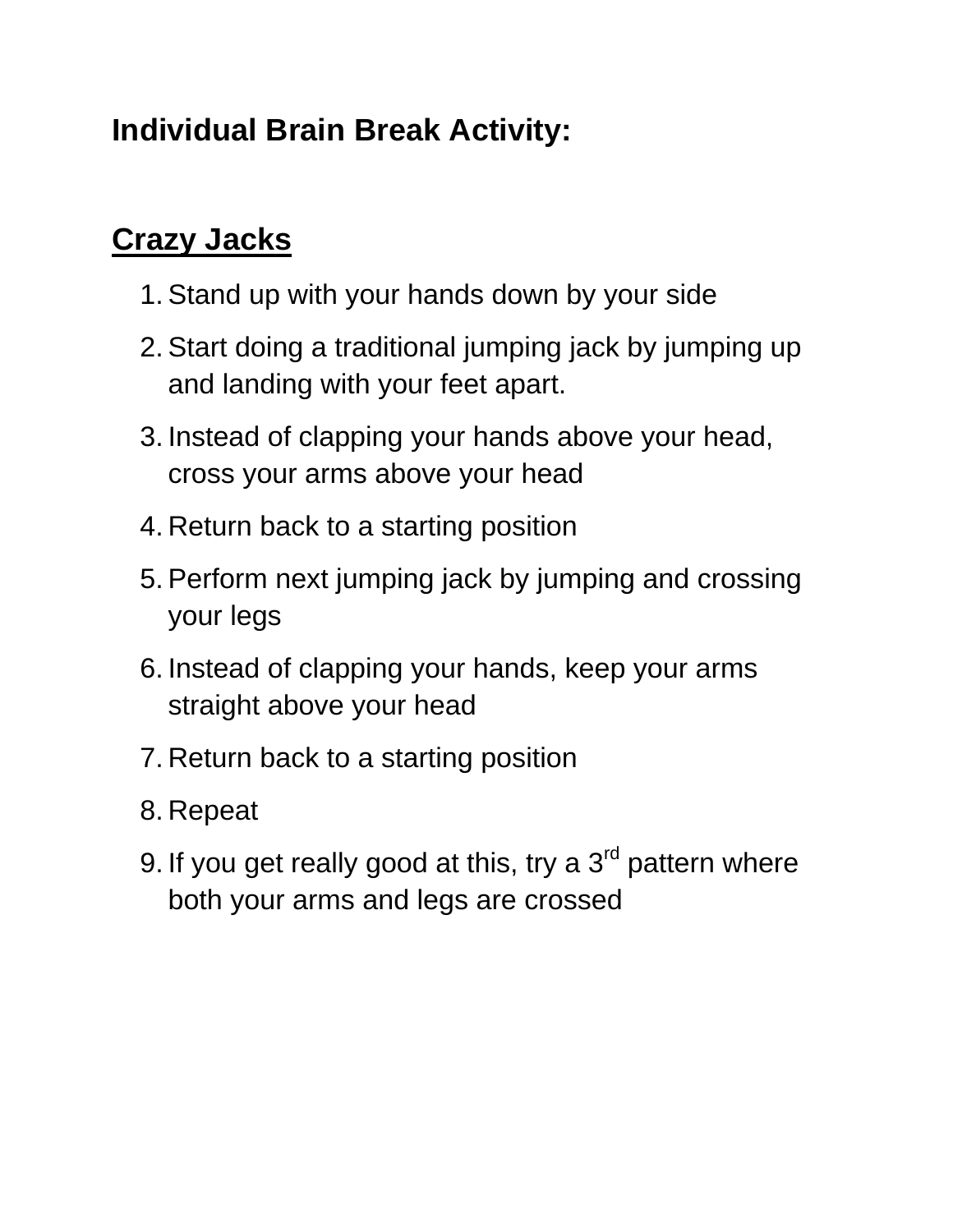# **Individual Brain Break Activity:**

### **Elbow to Knee Tap Patterns**

- 1. Stand up straight & place your hands by your head
- 2. Tap your right elbow to your left knee, then…
- 3. Tap your left elbow to your right knee
- 4. You are going to alternate knee taps using this **1, 1, 2** pattern
	- **1 tap** right elbow to left knee
	- **1 tap** left elbow to right knee
	- **2 taps** right elbow to left knee
	- 1 tap left elbow to right knee
	- **1 tap** right elbow to left knee
	- **2 taps** left elbow to right knee
- 5. **Let's see how fast you can do this.**
- 6.**You may want to say this pattern out loud.**
- 7. **Great Job!**
- **8.**To mix it up, try using different patterns (i.e. 3, 1, 2)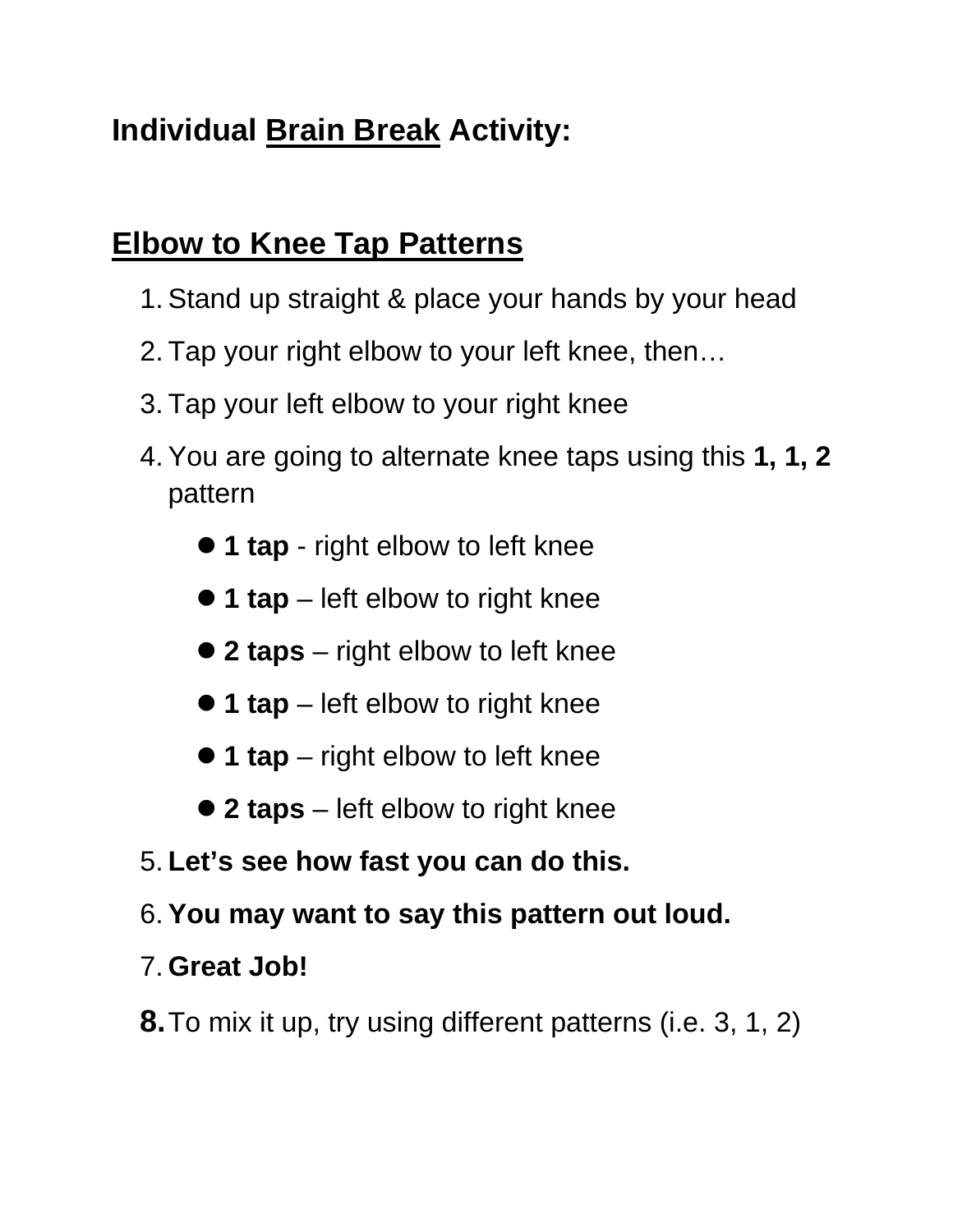### **Partner Brain Break:**

## **Pretzel Arms**

- 1. Find a partner
- 2. Person A:
	- Cross your arms & rotate your palms inward
	- Clasp your hands together
	- Keep your hands upright
- 3. Person B:
	- Point to a finger from Person A
	- Don't touch the finger
- 4. Person A:
	- Wiggle the finger that Person B pointed to
- 5. Do this same routine with 4 different fingers
- 6. Person A & Person B switch roles